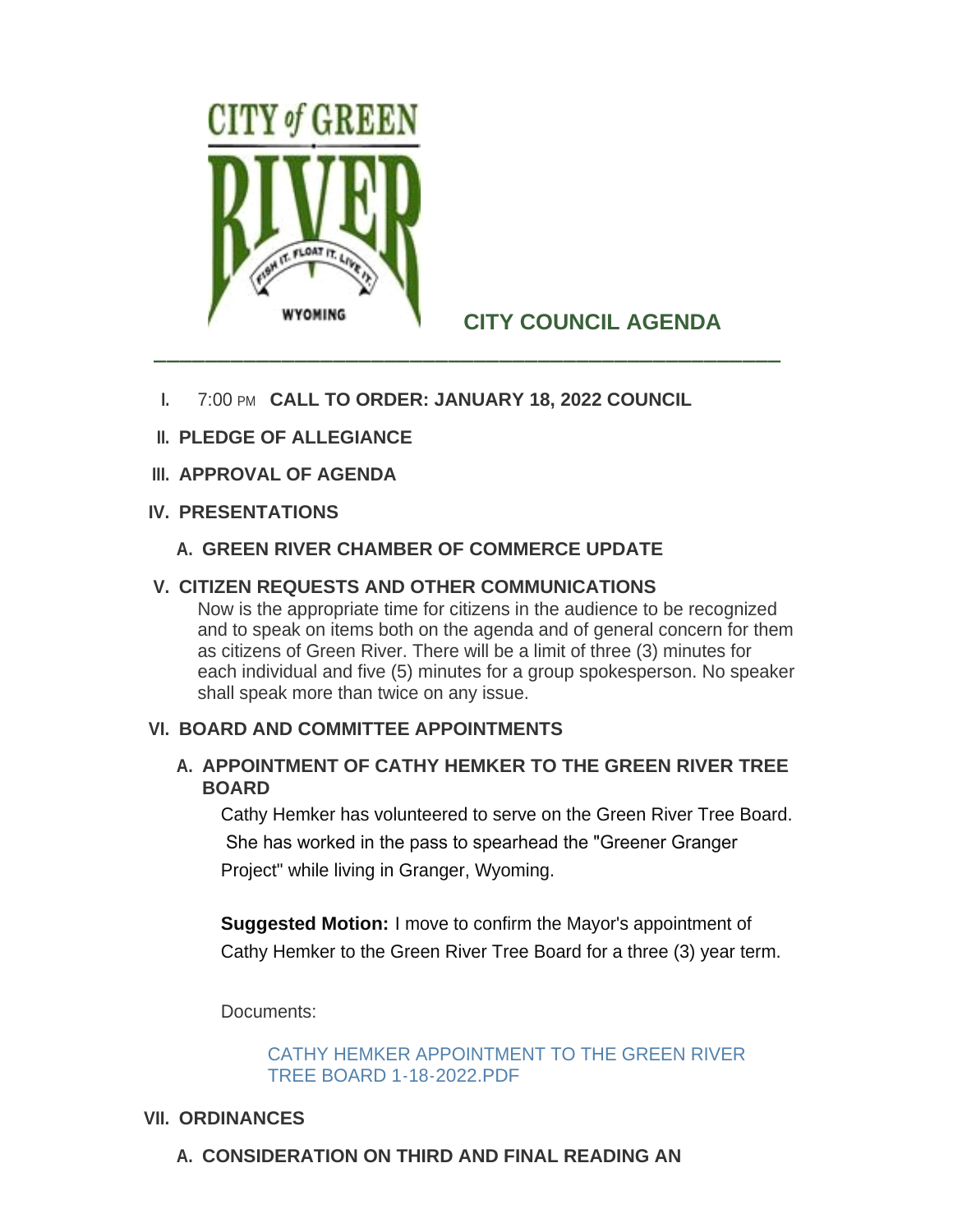## **ORDINANCE REZONING FROM B-1 (GENERAL BUSINESS) TO R-2 (SINGLE FAMILY RESIDENTIAL)**

The petitioners, Anthony Bryce and Ashley Castilion are requesting an amendment to the Official Zoning Map for a parcel located at 645 W. Flaming Gorge Way from B-1 (General Business) to R-2 (Single Family Residential). The petitioners are requesting this change in order to construct a single family residential home.

**Suggested Motion:** I move to approve on third and final reading an Ordinance to amend the Official Zoning Map of the City of Green River, to rezone property located at 645 W. Flaming Gorge Way from B-1 (General Business) to R-2 (Single Family Residential), as hereby described within this ordinance.

Documents:

## [COUNCIL REPORT - 3RD READING ORDINANCE - ZC.PDF](http://cityofgreenriver.org/AgendaCenter/ViewFile/Item/7882?fileID=47472)

## **COUNCIL ACTION ITEMS VIII.**

**CONSIDERATION OF THE 2022 HIDTA SUB-CONTRACT AWARD A. FROM WYOMING DIVISION OF CRIMINAL INVESTIGATION**

For more than 20 years, the Green River Police Department has received grant funding through the Wyoming Division of Criminal Investigation (DCI) as part of the federal HIDTA program.

In recent years, this funding pays the salary and majority of fringe benefits for one task force officer assigned to the DCI Southwest Drug Enforcement Team. Personnel changes at the Sheriff's Office during the past year have resulted in an additional open grant-funded position on the task force. DCI leadership has offered this additional position and the funding that accompanies it to the Green River Police Department. The Police Department has been allocated \$171,505.52 for the two positions for calendar year 2022.

**Suggested Motion:** I move to approve the 2022 HIDTA Sub-Contract Award from Wyoming Department of Criminal Investigation, in the amount of \$171,505.52 and authorize Mayor Rust and Chief Jarvie to sign the agreement upon approval by the City Attorney.

Documents: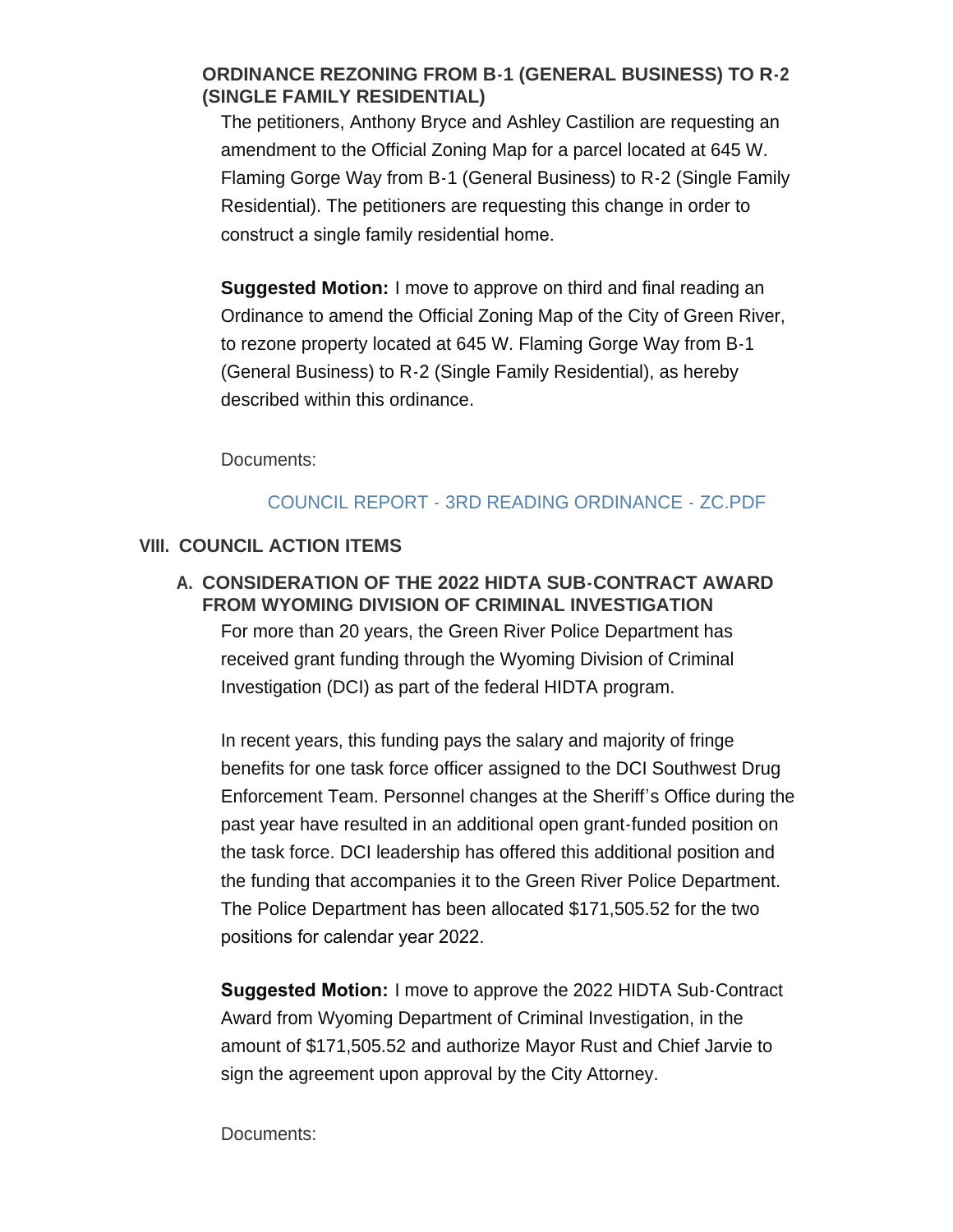#### [HIDTA GRANT DOCUMENTS.PDF](http://cityofgreenriver.org/AgendaCenter/ViewFile/Item/7873?fileID=47301)

### **CONSIDERATION TO RELEASE THE RETAINAGE FOR THE ADA B. IMPROVEMENTS PROJECT PHASE II**

The ADA Improvements Project-Phase II has been completed by DeBernardi Construction and advertised for Final Acceptance.

**Suggested Motion:** I move to release the retainage for the ADA Improvements Project - Phase II, in the amount of \$8,076.50 and authorize the Mayor to sign the WYDOT Certificate.

Documents:

#### [WYDOT TAP GRANT RELEASE RETAINAGE.PDF](http://cityofgreenriver.org/AgendaCenter/ViewFile/Item/7869?fileID=47129)

#### **CONSENT AGENDA IX.**

#### **ISSUANCE OF A MALT BEVERAGE PERMIT TO SEEDSKADEE A. CHAPTER #533 TROUT UNLIMITED**

**Suggested Motion:** I move to approve the issuance of a malt beverage permit to Seedskadee Chapter #533 Trout Unlimited for their Annual Fly Fishing Film Tour event on March 4, 2022, from 5 pm until 10:30 pm, at the Island Pavilion.

Documents:

#### [MALT BEVERAGE PERMIT DOCUMENTS.PDF](http://cityofgreenriver.org/AgendaCenter/ViewFile/Item/7874?fileID=47300)

#### **RATIFICATION OF FOUR AGREEMENTS FOR OPIATE B. SETTLEMENT AND RELEASES**

**Suggested Motion:** I move to ratify the City Administrator signing the agreements for the Jensen Distributor Settlements and Releases. We also authorize the City Administrator to sign the future agreements in the opioid settlement cases in the future.

Documents:

#### [RATIFICATION DOCUMENTS.PDF](http://cityofgreenriver.org/AgendaCenter/ViewFile/Item/7883?fileID=47478)

#### **APPROVAL TO WAIVE FEES BASED ON UTILITY REVIEW C. COMMITTEE RECOMMENDATIONS**

**Suggested Motion:** I move to approve the Utility Review Committee's recommendation of crediting utility account 3226-001 for \$253.50 and utility account 3422-001 for \$258.30.

Documents: